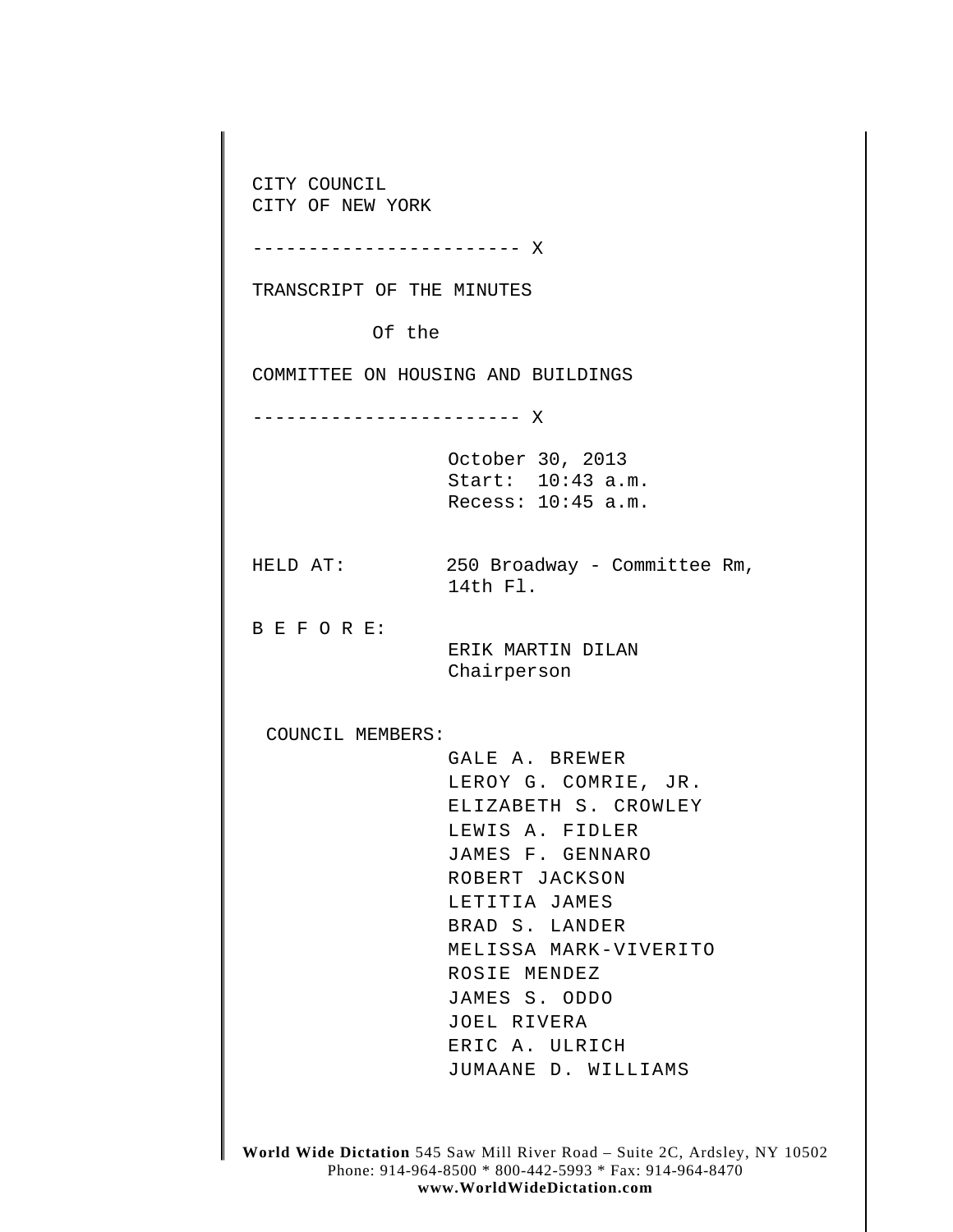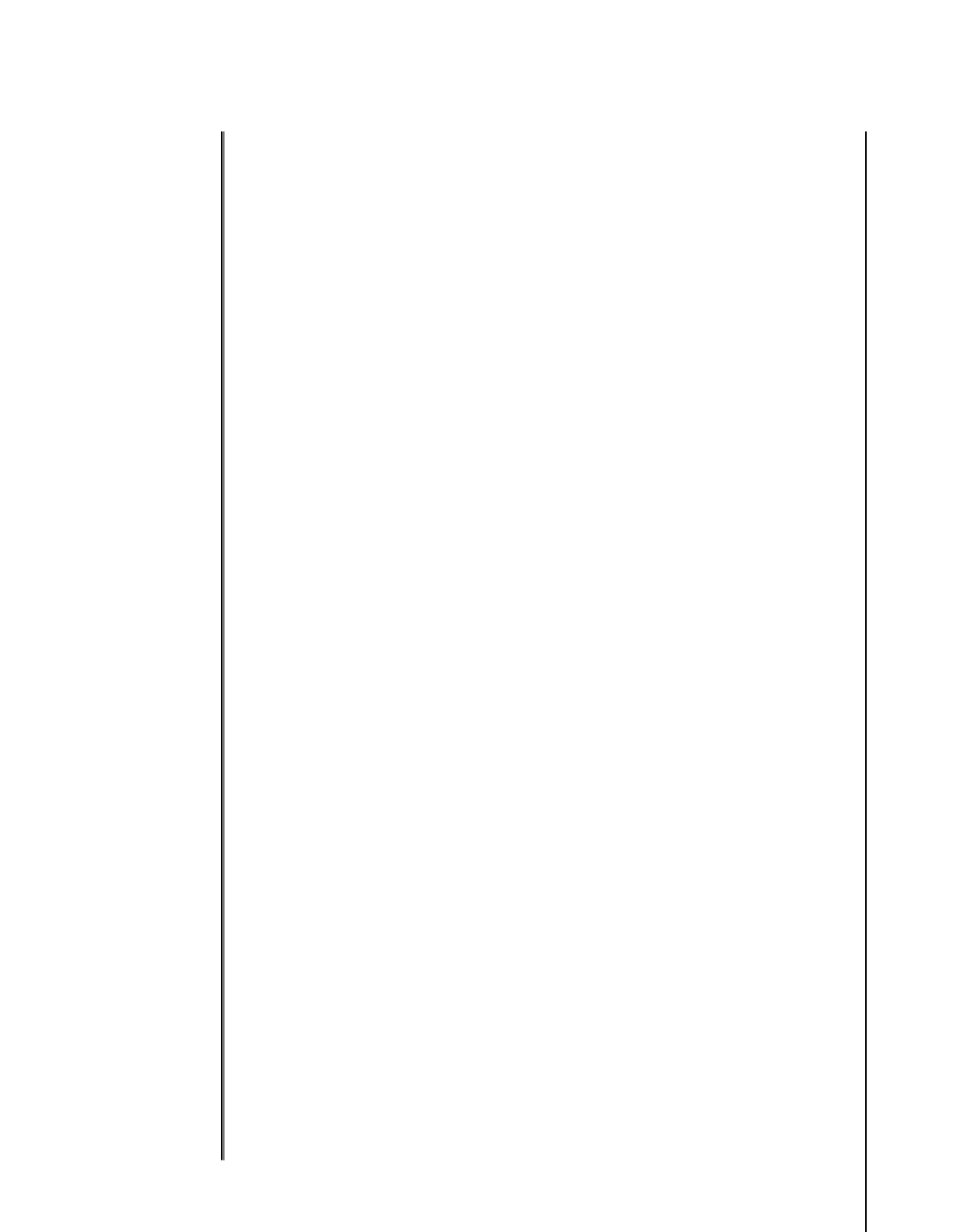1

2

3

[pause]

[gavel]

4 5 6 7 8 9 10 11 12 13 14 15 16 17 18 19  $20^{\circ}$ 21 22 23 24 25 CHAIRPERSON DILAN: If the chambers could come to a… If the chambers could come to order we will be very brief. Sergeants when you're ready let me, let me know, we'll begin right away. Good morning I'd like to call this hearing to order and welcome everyone. My name is Erik Martin Dilan and I'm the Chairperson of the city council's Committee on Housing and Buildings. And today the committee will conduct a hearing for purposes of a vote on six bills. The first of them… Well before I do that let me acknowledge the members who are here from the committee. Councilmember James of Brooklyn, Councilmember Mendez of Manhattan, Councilmember Brewer of Manhattan, Councilmember Jackson of Manhattan, Councilmember Crowley of Queens, Councilmember Comrie of Queens, Councilmember Rivera of the Bronx. The first item before us is propose intro 983-A, which will require that certain patient care areas and sleeping areas, sleeping areas be elevated above expected flood plain levels for new or substantially improved buildings in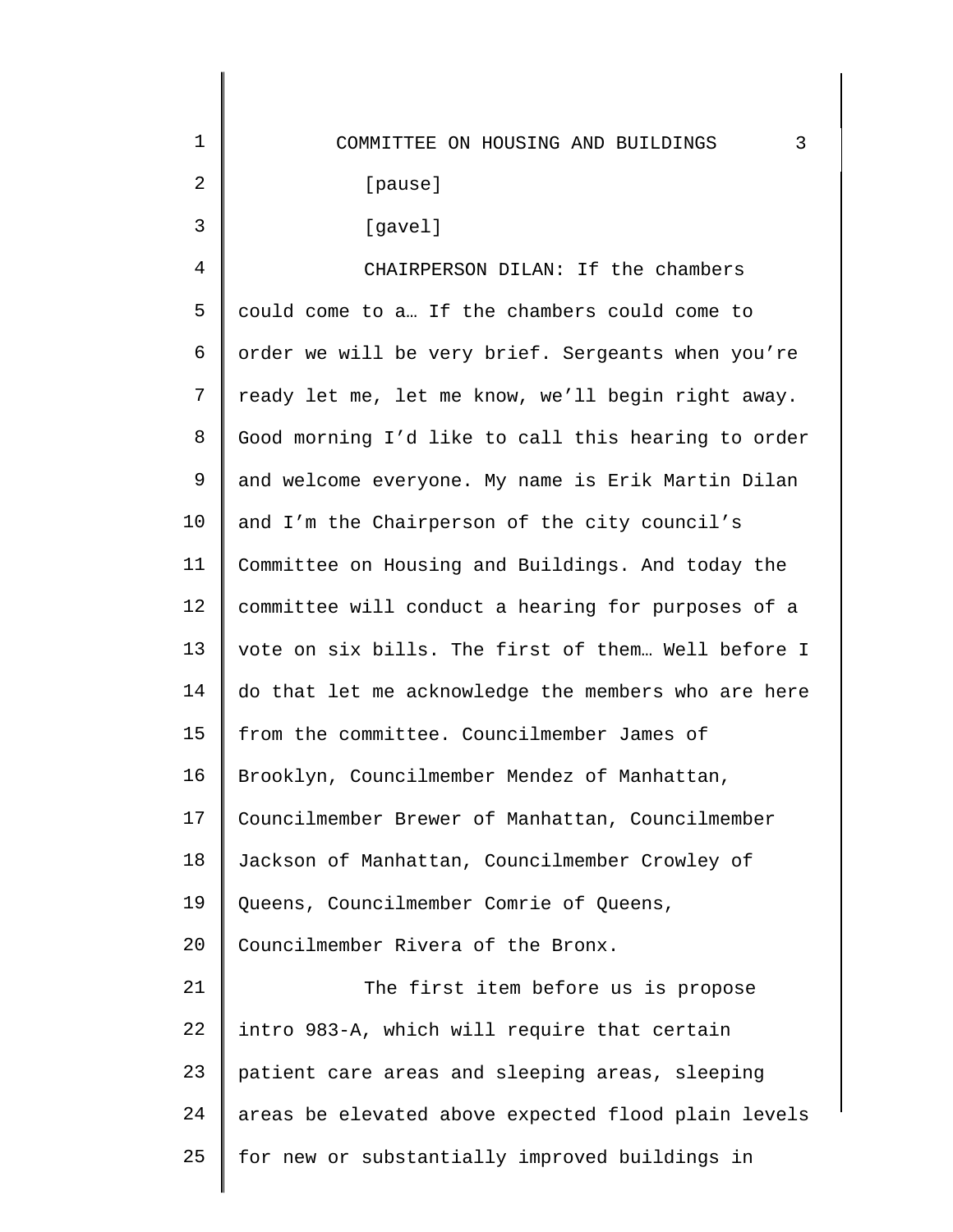1 2 3 4 5 6 7 8 9 10 11 12 13 14 15 16 17 18 19  $20^{\circ}$ 21 22 23 24 25 COMMITTEE ON GOVERNMENTAL OPERATIONS 4 flood prone areas. The second item… If the chambers could come to order please we'll be very brief. The second item before us is proposed intro 990-A which would adopt FEMA's preliminary flood plain maps once FEMA releases those maps. The preliminary maps will remain in effect until the new and final flood maps are issued by FEMA and adopted by the Department of Buildings which is expected to happen sometime in calendar year 2015. The third item before us is proposed intro 1085-A which will require the city to put together a list of recommendations for residential and commercial property owners about how they can prepare for emergencies and better communicate energy related information to their tenants. The bill would also require residential building owners to provide certain emergency related information to their tenants. The fourth item before us is proposed intro 1089-A which would extend the allowable length of certain kinds of cables in buildings located in flood prone areas so that these cables are long enough to connect to the parts of the buildings above expected flood plain levels. And this bill would also allow buildings in flood prone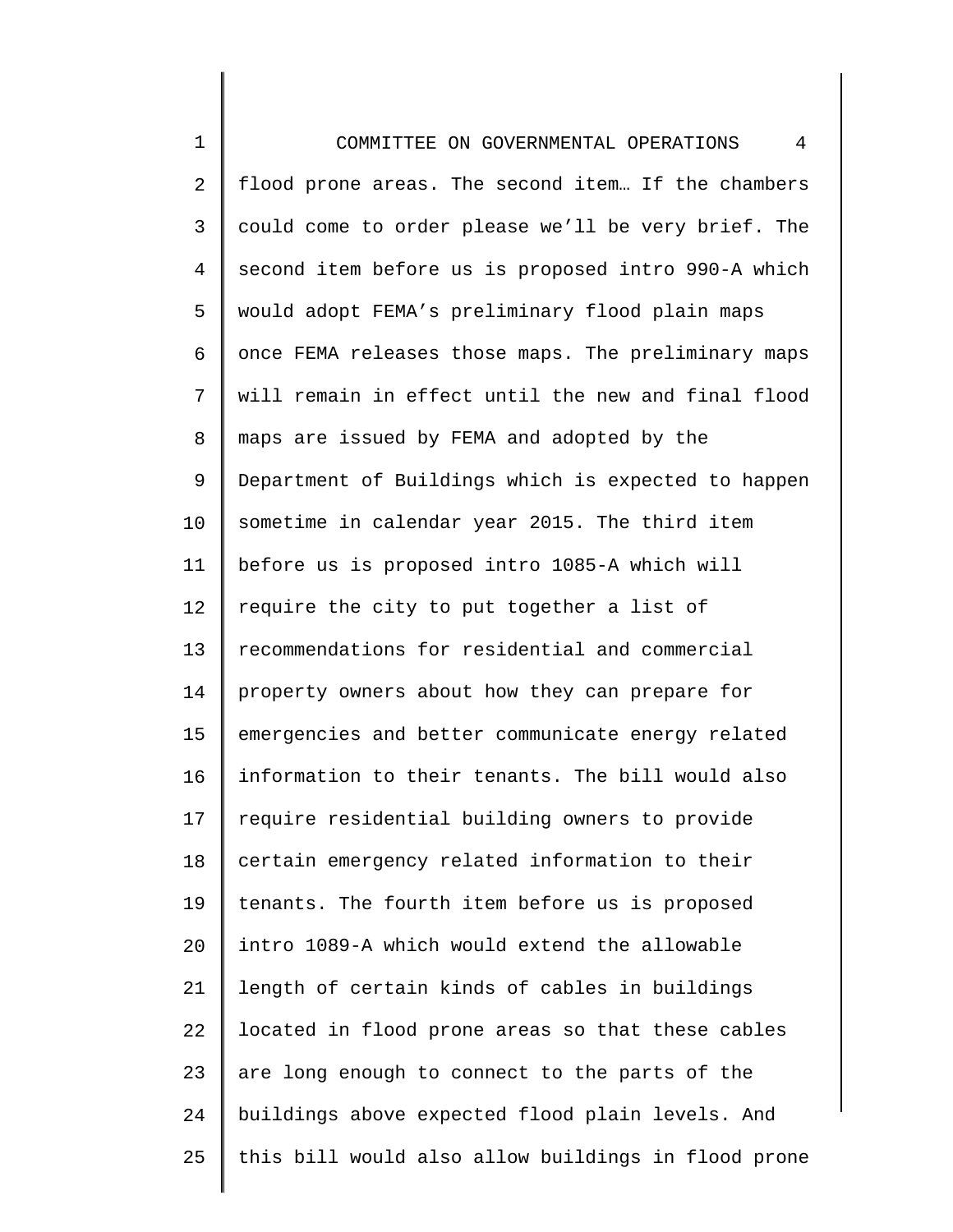1 2 3 4 5 6 7 8 9 10 11 12 13 14 15 16 17 18 COMMITTEE ON GOVERNMENTAL OPERATIONS 5 areas to store more fuel on the floor immediately above expected flood plain levels. The fifth item before us today is proposed intro 1096-A which would require that new or substantially improved buildings in the flood prone areas elevate certain building systems above expected flood plain levels. These systems include elements of fire protection and alarm systems along with certain parts of fuel oil piping and plumbing systems. The bill would also require that new or substantially improved hospitals in the 500 year flood plain comply with flood construction requirements. And finally the last item before us is proposed intro 1099-A which will require certain buildings located in high wind areas to use certain materials in order to guard against wind damage. Most of the bills on, before the

19 20 21 22 23 24 25 committee today are based proposals from the Building Resiliency Taskforce which is a group of 200 experts convened by the mayor in the wake of hurricane Sandy. And these bills were first heard back in June of this year and since then we've made changes to these bills based on comments and feedback we've received from stakeholders. The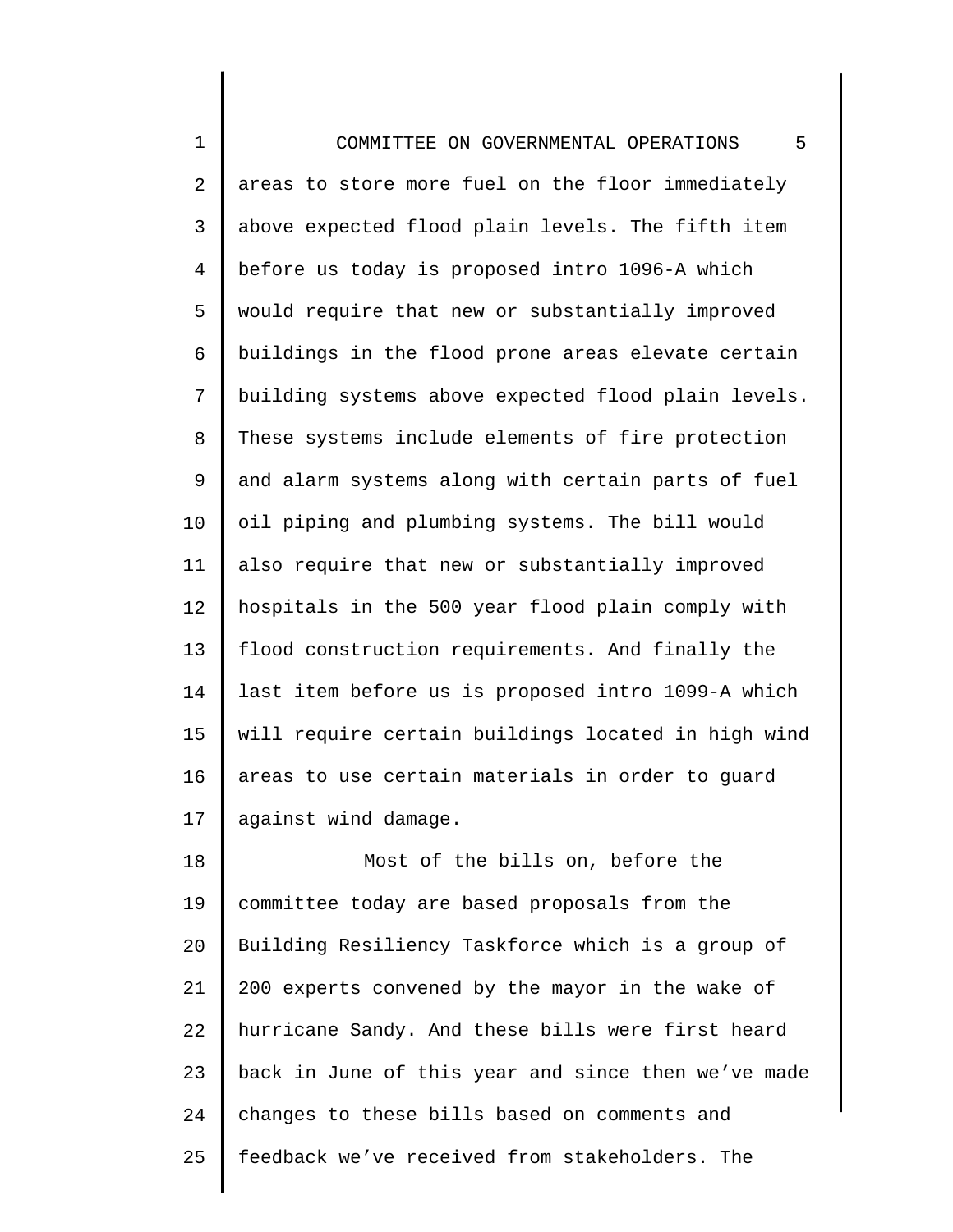| 1  | 6<br>COMMITTEE ON GOVERNMENTAL OPERATIONS          |
|----|----------------------------------------------------|
| 2  | result is that a set of bills that will make the   |
| 3  | city's building and housing stock as well as its   |
| 4  | healthcare facilities safer and more resilient to  |
| 5  | future disasters as we embark upon the one year    |
| 6  | anniversary of hurricane sandy. I ask the clerk to |
| 7  | couple all the items on today's agenda and ask the |
| 8  | clerk to please call the roll.                     |
| 9  | WILLIAM MARTIN: William Martin,                    |
| 10 | committee clerk. Roll call vote on Committee on    |
| 11 | Housing and Buildings. Councilmember Dilan?        |
| 12 | CHAIRPERSON DILAN: I vote aye on all.              |
| 13 | WILLIAM MARTIN: Rivera?                            |
| 14 | COUNCILMEMBER RIVERA: I vote aye.                  |
| 15 | WILLIAM MARTIN: Brewer?                            |
| 16 | COUNCILMEMBER BREWER: I vote aye and I             |
| 17 | would just make one suggestion to thank the        |
| 18 | speaker's office and Councilmember Dilan's office  |
| 19 | but it would be helpful for those of us to have    |
| 20 | some kind of a plain English description of the    |
| 21 | many things passage, law passage wise, that the    |
| 22 | city has done in response to Sandy and Irene so    |
| 23 | that the public knows because this is very         |
| 24 | complicated to be able to decipher. And I think    |
| 25 | this is actually the second group of bills that we |
|    |                                                    |

 $\Big\}$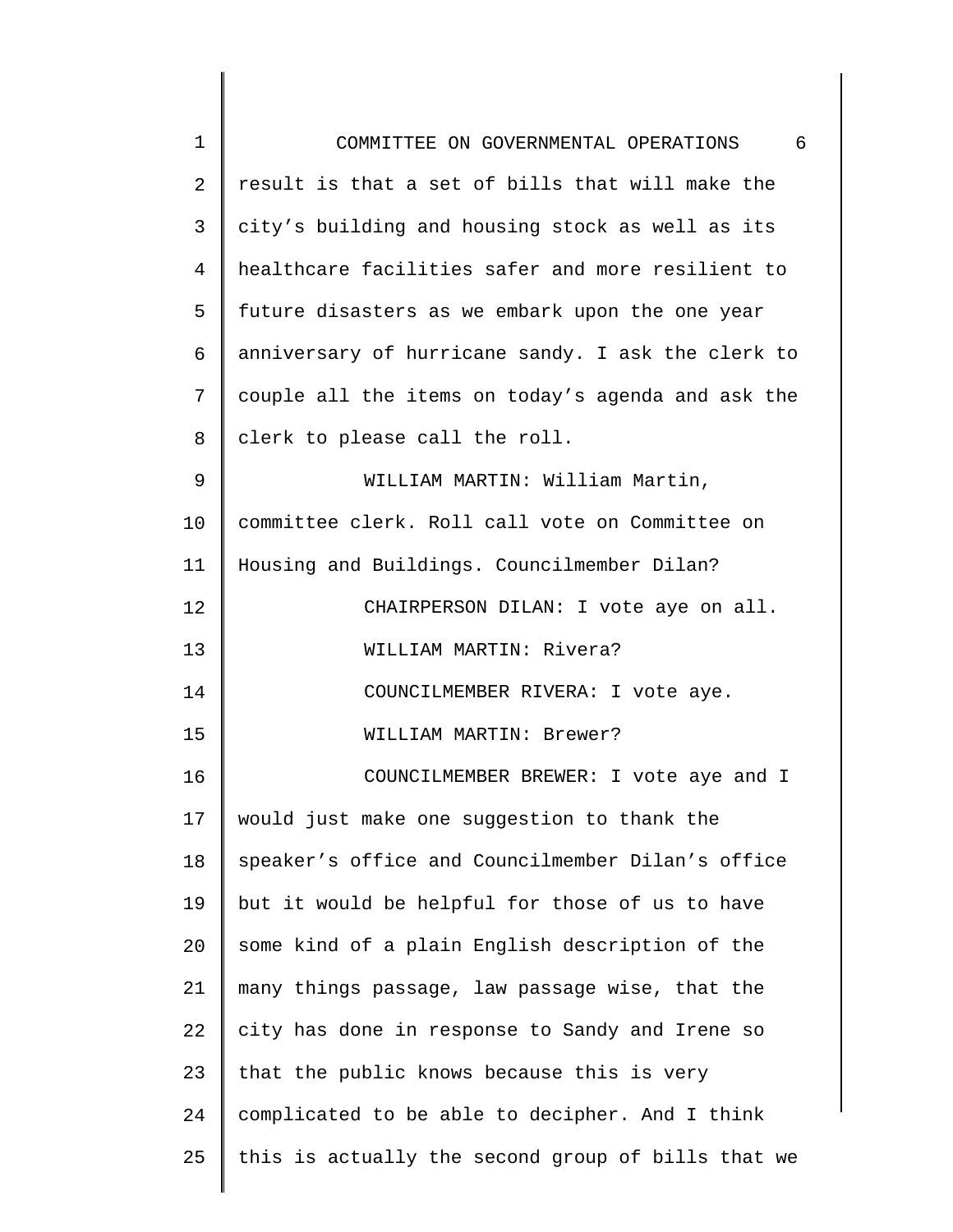| 1  | 7<br>COMMITTEE ON GOVERNMENTAL OPERATIONS           |
|----|-----------------------------------------------------|
| 2  | worked on from the taskforce. Or something like a   |
| 3  | booklet, or pamphlet, or leaflet, or online, or     |
| 4  | something, that says we've done the mapping, we've  |
| 5  | done blah blah blah so the public knows there's     |
| 6  | some positive response in addition to what they see |
| 7  | on television and the bricks and mortar discussion. |
| 8  | Just a suggestion. Thank you very much Mr. Chair.   |
| 9  | CHAIRPERSON DILAN: And I will take that             |
| 10 | request up with the speaker's office. Thank you for |
| 11 | that.                                               |
| 12 | WILLIAM MARTIN: Comrie?                             |
| 13 | COUNCILMEMBER COMRIE: Aye.                          |
| 14 | WILLIAM MARTIN: Jackson?                            |
| 15 | COUNCILMEMBER JACKSON: Aye on all.                  |
| 16 | WILLIAM MARTIN: James?                              |
| 17 | COUNCILMEMBER JAMES: Aye.                           |
| 18 | WILLIAM MARTIN: Mendez?                             |
| 19 | COUNCILMEMBER MENDEZ: Aye.                          |
| 20 | WILLIAM MARTIN: Crowley?                            |
| 21 | COUNCILMEMBER CROWLEY: Aye on all.                  |
| 22 | WILLIAM MARTIN: Williams?                           |
| 23 | COUNCILMEMBER WILLIAMS: Aye.                        |
| 24 | WILLIAM MARTIN: Ulrich?                             |
| 25 | COUNCILMEMBER ULRICH: Yes.                          |
|    |                                                     |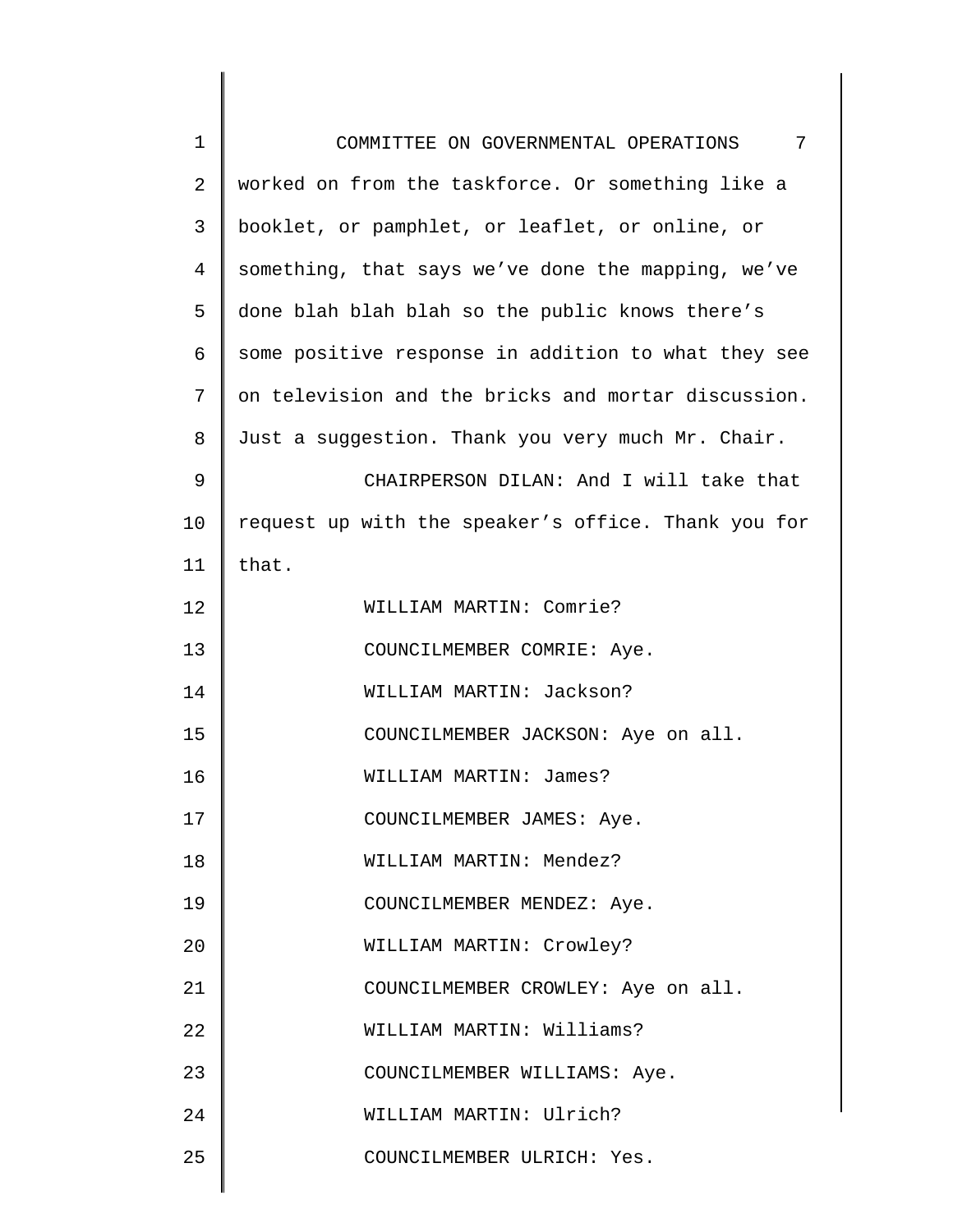| 1  | COMMITTEE ON GOVERNMENTAL OPERATIONS<br>8           |
|----|-----------------------------------------------------|
| 2  | WILLIAM MARTIN: Oddo?                               |
| 3  | COUNCILMEMBER ODDO: Yes.                            |
| 4  | WILLIAM MARTIN: A vote of eleven in the             |
| 5  | affirmative, zero in the negative, no abstentions.  |
| 6  | All items have been adopted. Members please sign    |
| 7  | the committee reports. Thank you.                   |
| 8  | CHAIRPERSON DILAN: Okay we'll keep the              |
| 9  | vote open for as long as the rules allow, to allow  |
| 10 | for some members who are in transit but we will     |
| 11 | immediately move to the Finance Committee which     |
| 12 | does have a qualm now and they will vote. I'm not   |
| 13 | sure Councilmember Oddo, did you record your vote   |
| 14 | COUNCILMEMBER ODDO: Uh-uh.                          |
| 15 | CHAIRPERSON DILAN: on this item? Okay.              |
| 16 | So we'll move immediately to Finance and if any     |
| 17 | members come in late they can vote at that time. At |
| 18 | that time this hearing will be adjourned.           |
| 19 | [pause]                                             |
| 20 | WILLIAM MARTIN: Final vote in the                   |
| 21 | Committee on Housing and Buildings is now eleven in |
| 22 | the affirmative, zero in the negative, and no       |
| 23 | extensions.                                         |
| 24 |                                                     |
| 25 |                                                     |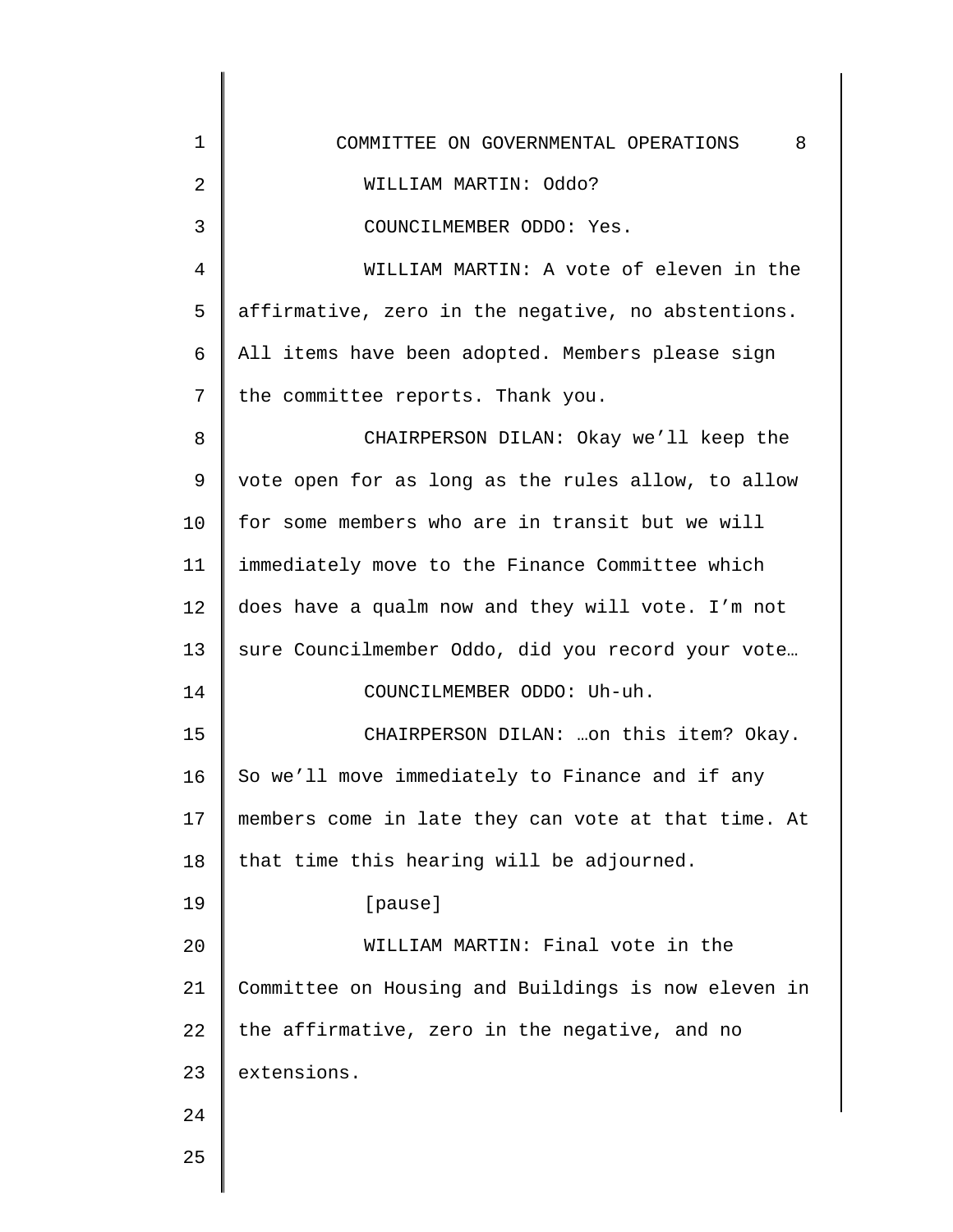| $\mathbf 1$    | COMMITTEE ON GOVERNMENTAL OPERATIONS<br>9   |
|----------------|---------------------------------------------|
| $\sqrt{2}$     | CHAIRPERSON DILAN: Thank you very much      |
| $\mathsf{3}$   | the meeting of Housing and Buildings is now |
| $\overline{4}$ | adjourned.                                  |
| 5              | [gavel]                                     |
| $\epsilon$     |                                             |
| 7              |                                             |
| 8              |                                             |
| $\mathsf 9$    |                                             |
| $10\,$         |                                             |
| $11$           |                                             |
| $1\,2$         |                                             |
| 13             |                                             |
| $14$           |                                             |
| $15$           |                                             |
| 16             |                                             |
| $17\,$         |                                             |
| $18\,$         |                                             |
| 19             |                                             |
| $2\,0$         |                                             |
| $2\sqrt{1}$    |                                             |
| $2\sqrt{2}$    |                                             |
| 23             |                                             |
| $2\sqrt{4}$    |                                             |
| 25             |                                             |